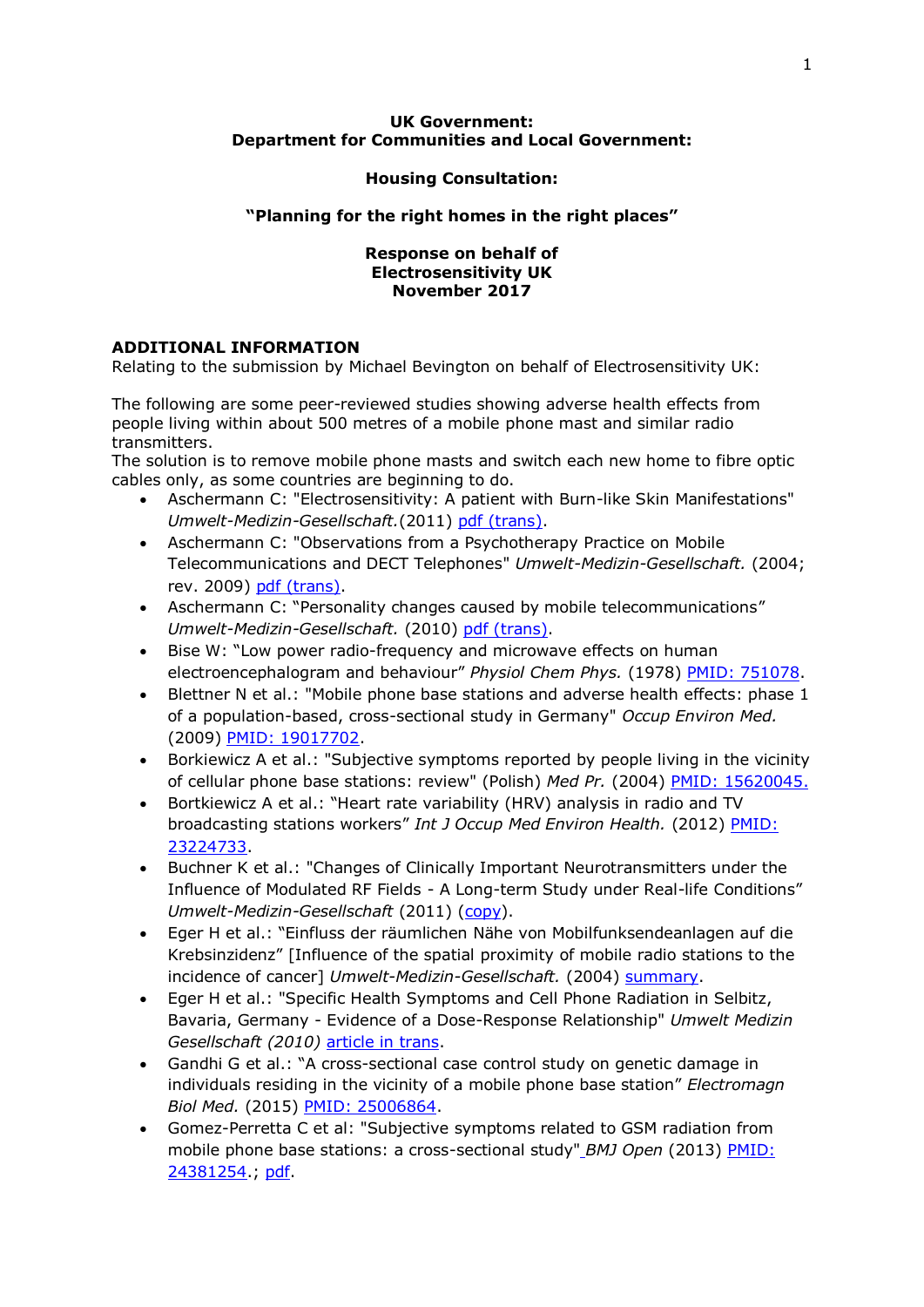- Gulati S et al.: "Phenotypic and genotypic characterization of antioxidant enzyme system in human population exposed to radiation from mobile towers" *Mol Cell Biochem.* (2017) [PMID: 28819931.](https://www.ncbi.nlm.nih.gov/pubmed/28819931)
- Hallberg Ö et al.: "Alzheimer mortality why does it increase so fast in sparsely populated areas?" *Europ Biol Bioelectromag.* (2005) [pdf.](https://www.google.co.uk/url?sa=t&rct=j&q=&esrc=s&source=web&cd=1&cad=rja&uact=8&ved=0ahUKEwiiyK2IvNHVAhVpAcAKHfxXCQcQFggoMAA&url=http%3A%2F%2Fsgll.nu%2FMedPub%2FRef%252013%2520EBB3b.pdf&usg=AFQjCNE7spgRRle2zoOFI7BnEh3Vk3f8bg)
- Hocking B et al.: "Decreased survival for childhood leukemia in proximity to television towers" *Arch Environ Health.* (2003) [PMID: 15369273.](https://www.ncbi.nlm.nih.gov/pubmed/15369273)
- Houshyari M et al.: "Incidence of Seminoma Cancer in Staffs that Worked in Electromagnetic Waves Station; Three Cases Report" *Iran J Cancer Prev.* (2015) [PMID: 25821575;](https://www.ncbi.nlm.nih.gov/pubmed/25821575) [pdf.](https://www.ncbi.nlm.nih.gov/pmc/articles/PMC4360355/pdf/IJCP-08-066.pdf)
- Huss A et al.: "Environmental Radiofrequency Electromagnetic Fields Exposure at Home, Mobile and Cordless Phone Use, and Sleep Problems in 7-Year-Old Children" *PLoS One.* (2015) [PMID: 26509676.](https://www.ncbi.nlm.nih.gov/pubmed/26509676)
- Hutter H et al.: "Subjective symptoms, sleeping problems, and cognitive performance in subjects living near mobile phone base stations" *Occup Environ Med.* (2006) [PMID: 16621850.](http://www.ncbi.nlm.nih.gov/pubmed/16621850)
- Huttunen P et al.: "Involuntary human hand movements due to FM radio waves in a moving van" *Acta Physiol Hung.* (2011) PMID: [21616774.](http://www.ncbi.nlm.nih.gov/pubmed/21616774)
- Khurana VG et al: "Epidemiological evidence for a health risk from mobile phone base stations" *Int J Occup Environ Health* (2010) [PMID: 20662418.](http://www.ncbi.nlm.nih.gov/pubmed/20662418)
- Kolodynski AA, Kolodynska W: "Motor and psychological functions of school children living in the area of the Skrunda Radio Location Station in Latvia" *Sci Total Environ.* (1996) [PMID: 8717320.](http://www.ncbi.nlm.nih.gov/pubmed/8717320)
- Kundi M et al.: "Mobile phone base stations-Effects on wellbeing and health" *Pathophysiology*. (2009) [PMID: 19261451.](https://www.ncbi.nlm.nih.gov/pubmed/19261451)
- Liu J: "[Hazards of radio frequency magnetic field and their prevention and control]" *Wei Sheng Yan Jiu.* (2002) [PMID: 12572370.](https://www.ncbi.nlm.nih.gov/pubmed/12572370)
- Navarro EA et al.: "The microwave syndrome: a preliminary study in Spain" *Electromagnetic Biol Med.* (2003) [abstract.](http://www.tandfonline.com/doi/full/10.1081/JBC-120024625)
- Parsaei H et al.: "A Multilayer Perceptron Neural Network–Based Model for Predicting Subjective Health Symptoms in People Living in the Vicinity of Mobile Phone Base Stations" *Ecopsychology.* (2017) [link;](http://online.liebertpub.com/toc/eco/9/2) [pdf.](http://online.liebertpub.com/doi/pdfplus/10.1089/eco.2017.0011)
- Preece AW et al.: "Health response of two communities to military antennae in Cyprus" *Occup Environ Med.* (2007) [PMID: 17259164.](https://www.ncbi.nlm.nih.gov/pubmed/17259164)
- Santini R et al.: "Survey study of people living in the vicinity of cellular phone base stations" *Electromagn Biol Med.* (2003) [article.](http://ww.wifiinschools.com/uploads/3/0/4/2/3042232/santini_2003.pdf)
- Santini R et al.: "Investigation on the health of people living near mobile telephone relay stations: I. Incidence according to distance and sex" *Pathol Biol. (Paris)* (2002) [PMID: 12168254.](http://www.ncbi.nlm.nih.gov/pubmed/12168254)
- Santini R et al.: "Symptoms experienced by people in the vicinity of base stations: II. Incidence of age, duration of exposure, location of subjects in relation to the antennas and other electromagnetic factors" *Pathol Biol.(Paris)* (2003) [PMID: 12948762.](http://www.ncbi.nlm.nih.gov/pubmed/12948762)
- Shahbazi-Gahrouei D et al.: "Health effects of living near mobile phone base transceiver station (BTS) antennae: a report from Isfahan, Iran" *Electromagn Biol Med.* (2014) [PMID: 23781985.](http://www.ncbi.nlm.nih.gov/pubmed/23781985)
- Shinjyo T: [Signifikanter Rückgang klinischer Symptome nach Senderabbau eine Interventionsstudie] "Significant Decrease of Clinical Symptoms after Mobile Phone Base Station Removal –An Intervention Study" *Umwelt-Medizin-Gesellschaft.* (2014) [copy.](https://elettrosensibili.wordpress.com/2015/10/14/significant-decrease-of-clinical-symptoms-after-mobile-phone-base-station-removal-signifikanter-ruckgang-klinischer-symptome-nach-senderabbau/)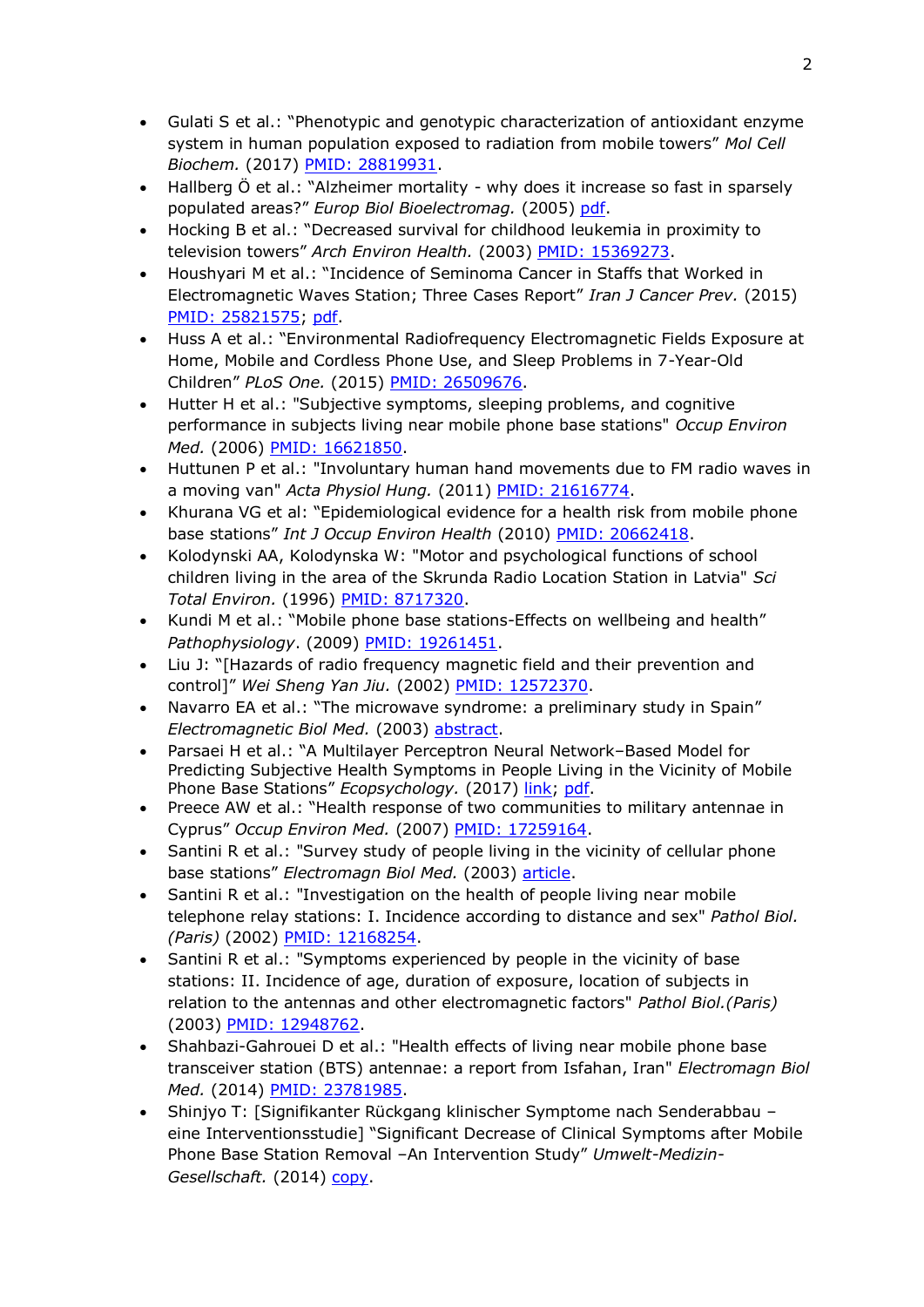- Singh K et al.: "Effect of electromagnetic radiations from mobile phone base stations on general health and salivary function" *J Int Soc Prev Community Dent.* (2016) [PMID: 27011934.](https://www.ncbi.nlm.nih.gov/pubmed/27011934)
- Sorgucu U et al.: "Measurement and analysis of electromagnetic pollution generated by GSM-900 mobile phone networks in Erciyes University, Turkey" *Electromagn Biol Med.* (2012) [PMID: 22676177.](https://www.ncbi.nlm.nih.gov/pubmed/22676177)
- Suvorov IM: "[Clinical monitoring in areas of exposure to radiofrequency electromagnetic fields]" *Med Tr Prom Ekol.* (2013) [PMID: 23785812.](https://www.ncbi.nlm.nih.gov/pubmed/23785812)
- Taheri M et al.: "The effect of Base Transceiver Station waves on some immunological and hematological factors in exposed persons" *Hum Antibodies.* (2017) [PMID: 27911288.](https://www.ncbi.nlm.nih.gov/pubmed/27911288)
- Tuysuz B et al.: "Measurement and mapping of the GSM-based electromagnetic pollution in the Black Sea region of Turkey" *Electromagn Biol Med.* (2017) [PMID:](https://www.ncbi.nlm.nih.gov/pubmed/27463094)  [27463094.](https://www.ncbi.nlm.nih.gov/pubmed/27463094)
- Zinelis SA: "Short-term exposure to mobile phone base station signals" *Environ Health Perspect.* (2008) [PMID: 18288295;](https://www.ncbi.nlm.nih.gov/pubmed/18288295) [article.](https://www.ncbi.nlm.nih.gov/pmc/articles/PMC2235207/)
- Zothansiama et al.: "Impact of radiofrequency radiation on DNA damage and antioxidants in peripheral blood lymphocytes of humans residing in the vicinity of mobile phone base stations" *Electromagn Biol Med.* (2017) [PMID: 28777669.](https://www.ncbi.nlm.nih.gov/pubmed/28777669)
- Zwamborn APM et al.: "Effects of Global Communication System Radio-Frequency Fields on Well-being and Cognitive Functions of Human Subjects with and without Subjective Complaints" *Netherlands Organisation for Applied Scientific Research (TNO)* (2003) [pdf.](http://milieugezondheid.be/dossiers/gsm/TNO_rapport_Nederland_sept_2003.pdf)

This list is from a document listing peer-reviewed studies showing health effects from man-made radiation: "Selected Studies on ES and EHS" available on the ES-UK website under "Research":

[http://www.es-](http://www.es-uk.info/attachments/article/85/Selected%20ES%20and%20EHS%20studies.pdf)

[uk.info/attachments/article/85/Selected%20ES%20and%20EHS%20studies.pdf](http://www.es-uk.info/attachments/article/85/Selected%20ES%20and%20EHS%20studies.pdf)

The current international safety standards for long term effects (i.e. longer than the UK's and ICNIRP's heating effects averaged over 6 minutes) are:

EUROPAEM EMF Guidelines 2016 at:

[https://www.degruyter.com/view/j/reveh.2016.31.issue-3/reveh-2016-0011/reveh-](https://www.degruyter.com/view/j/reveh.2016.31.issue-3/reveh-2016-0011/reveh-2016-0011.xml)[2016-0011.xml](https://www.degruyter.com/view/j/reveh.2016.31.issue-3/reveh-2016-0011/reveh-2016-0011.xml)

### **SURVEY RESPONSE:**

 $O<sub>u.3</sub>$ 

There is a clear need for amending the NPPF to include three specific groups of people: (i) those people who are sensitive to electromagnetic radiation exposure, such as that from mobile phone masts; current international guidelines such as EUROPAEM 2016 lay down limits for both the sensitive population and the general population, both for daytime and night-time exposures; according to the UK government-sponsored survey (Eltiti et al, 2007) 4% of the UK population fall into this category. All new housing should comply with these long-term biological safety limits, as in fact is already required by NPPF section 7 (2012);

(ii) all people living within about 500 metres of mobile phone masts are up to 5 times more likely to suffer cancers and neurological conditions because of the electromagnetic radiation from the masts, according to 80% of peer-reviewed studies on health outcomes close to mobile phone masts; therefore all new housing should be required to be sited at least 500 metres from any mobile phone mast in order to comply with NPPF